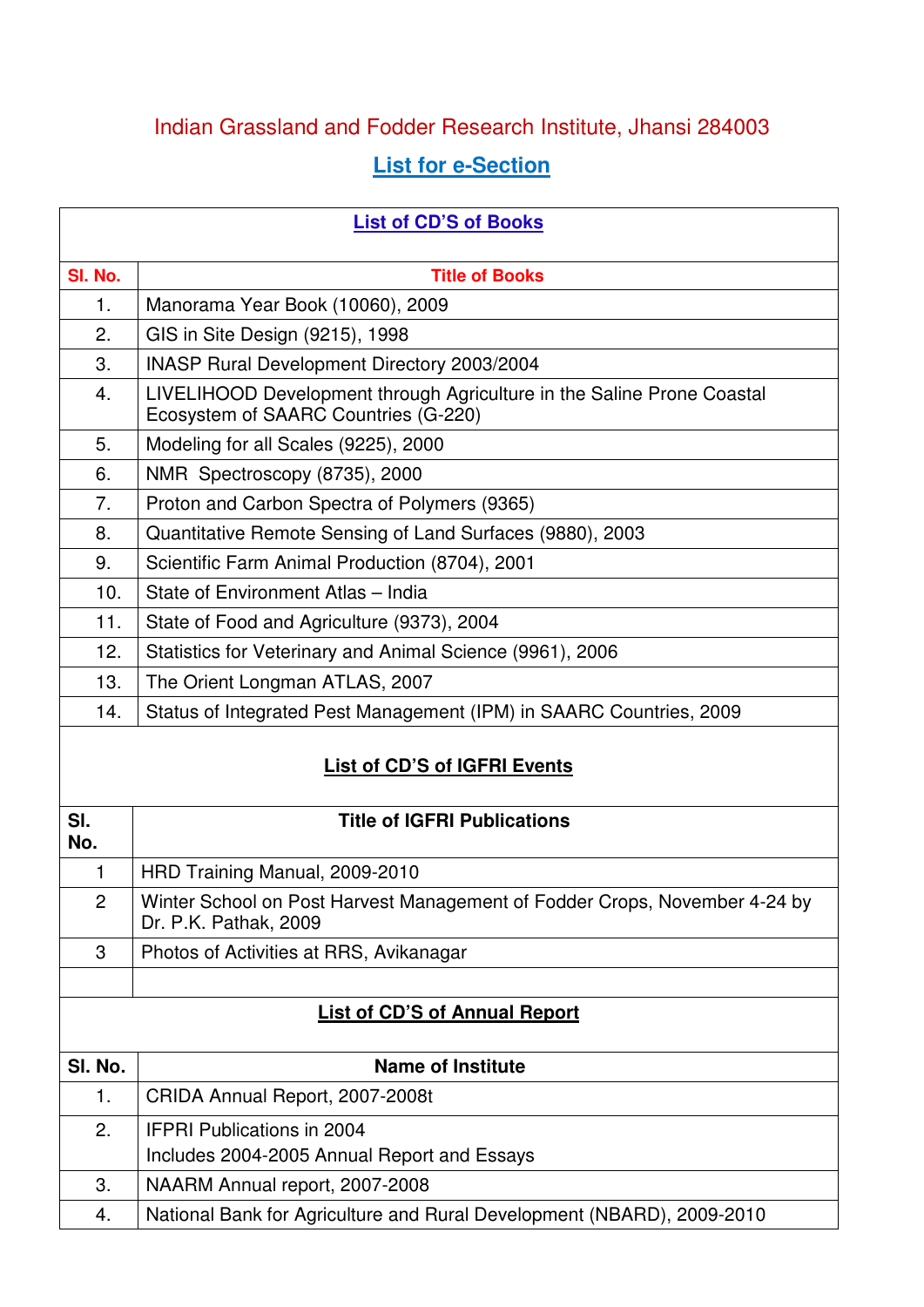| List of CD'S of Journals |                                                                                       |  |  |
|--------------------------|---------------------------------------------------------------------------------------|--|--|
| SI. No.                  | <b>Title of Journal</b>                                                               |  |  |
| 1.                       | Annual Combined Cumulative Index for Cambridge Scientific Abstracts Journals,<br>2003 |  |  |
| 2.                       | Annual Cumulative Index for CSA Journals A, 2004                                      |  |  |
| 3.                       | Annual Combined Cumulative Index for CSA Journals B, 2004                             |  |  |
| 4.                       | Annual Combined Cumulative Index for CSA Journals, 2005                               |  |  |
| 5.                       | Plant Genetics Resources Abstracts Vol. 12 No. 1&2                                    |  |  |
| 6.                       | Plant Genetics Resources Abstracts Vol. 12 No. 3&4                                    |  |  |
| 7.                       | Plant Genetics Resources Abstracts Vol. 13 No. 1&2                                    |  |  |
| 8.                       | Plant Genetics Resources Abstracts Vol. 12 No. 3&4                                    |  |  |

## **List of CD'S of ICAR Publications**

| SI. No.        | <b>Title ICAR Publications</b>                                                                                    |
|----------------|-------------------------------------------------------------------------------------------------------------------|
| 1.             | Indian Farming (FT 1996-2000)                                                                                     |
| 2.             | Indian Horticulture (FT 1991-2000)                                                                                |
| 3.             | National Agricultural Research Database Vol. 1, 2004                                                              |
| 4.             | Inventory of Indigenous Technical Knowledge in Agriculture (Document 1)                                           |
| 5.             | Inventory of Indigenous Technical Knowledge in Agriculture (Document 2)                                           |
| 6.             | Inventory of Indigenous Technical Knowledge in Agriculture Document 2<br>(Supplement 1)                           |
| 7.             | Inventory of Indigenous Technical Knowledge in Agriculture (Document 2)<br>Supplement 2)                          |
| 8.             | Validation of Indigenous Technical Knowledge in Agriculture Document 3                                            |
| 9.             | Cross - Sectoral Validation of Indigenous Technical Knowledge in Agriculture<br>Document 4                        |
| 10.            | Indigenous Technical Knowledge in Agriculture – Geographical Indication of Plant<br><b>Species</b><br>Document 5) |
| SI. No.        | <b>Title IGFRI Publications</b>                                                                                   |
| $\mathbf{1}$   | IGFRI Annual Report (in PDF): 1997-1998, 1998-1999, 1999-2000, 2001-2002, 2002-<br>2003, 2003-2004                |
| 2 <sub>l</sub> | IGFRI Annual Report (in PDF): 2007-2008                                                                           |
| 3              | <b>IGFRI Biotechnology Bulletin</b>                                                                               |